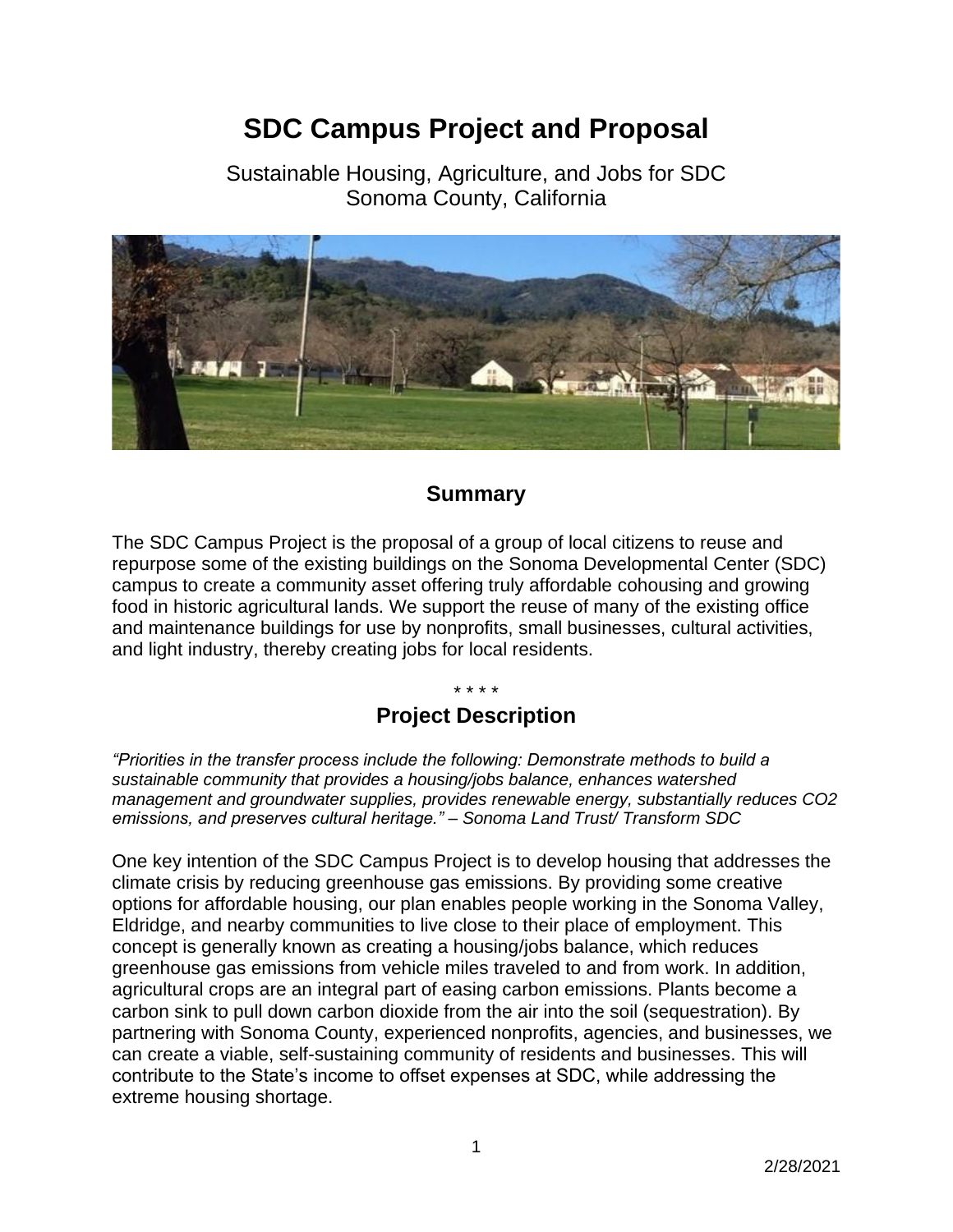\* \* \* \*

# **What is the SDC Campus Project?**

#### **THE SDC CAMPUS AND THE HOUSING CRISIS**

*California is experiencing an acute affordable housing crisis. The cost of land significantly limits the development of affordable housing. It is the intent of the Legislature that priority be given to affordable housing in the disposition of the Sonoma Developmental Center state real property. – California Government Code: [GOV:](https://leginfo.legislature.ca.gov/faces/codes_displaySection.xhtml?sectionNum=14670.10.5.&lawCode=GOV)  [Section 14670.10.5,](https://leginfo.legislature.ca.gov/faces/codes_displaySection.xhtml?sectionNum=14670.10.5.&lawCode=GOV) Section 1 a (6)*

Sonoma County's housing crisis has been well documented, beginning with the displacement of some 10,000 homeowners during the subprime debacle, then driven by a wave of vacation home acquisitions and apartment conversions to luxury rentals. This was further intensified by double-digit rent increases and topped finally by the loss of over 5,600 homes in the 2017 fires. We are all suffering from the effects: working young adults, families, and elderly paying half their income or more to keep a roof over their head, families doubled up, students couch surfing, people living in their cars, and people leaving the county for a more affordable life.

*The agreement shall require that housing be a priority in the planning process and that any housing proposal determined to be appropriate for the property shall include affordable housing. It is further the intent of the state that priority be given to projects that include housing that is deed restricted to provide housing for individuals with developmental disabilities. – California Government Code: [GOV: Section 14670.10.5,](https://leginfo.legislature.ca.gov/faces/codes_displaySection.xhtml?sectionNum=14670.10.5.&lawCode=GOV) Section 1c (4)*

We see in the SDC campus an important opportunity to address the needs of the large number of residents with incomes less than the Area Median Income (AMI). Developers state that building housing affordable in Sonoma Valley doesn't "pencil out." Housing consultants urge local governments to focus on "the missing middle," but to do so ignores the needs of a worker who earns \$15 an hour, or \$28,800 a year. We propose to house individuals or families with incomes lower than Area Median Income (AMI), with many in the 30% to 60% of AMI range, with rents no more than 30% of individual or family income. Already publicly owned, the SDC offers a unique opportunity to provide affordable housing that will "pencil out" for those who need it most, while stimulating the local economy, helping businesses to retain employees, enhancing people's lives, and providing income to the State and County.

## **CAMPUS HOUSING PROJECT**

The SDC Campus Project proposes a co-living use of all the existing residential buildings where clients lived. Most SDC residential units consist of large bedrooms with a private half bathroom, a shower down the hall, a kitchen, dining room, meeting rooms,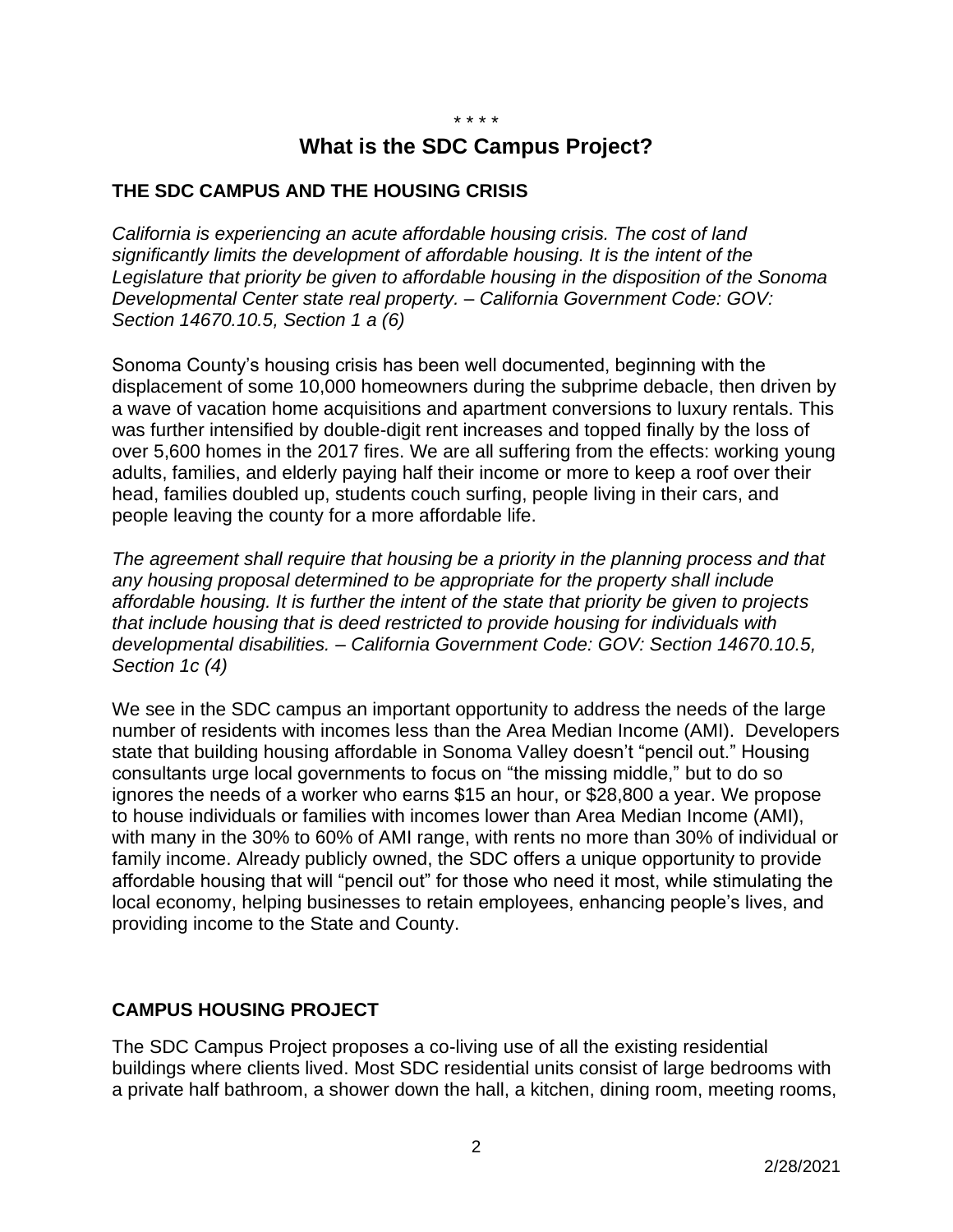offices, and a large gathering room. It may be possible to add showers in the existing bathrooms during remodeling.

Utilities and Wi-Fi would be provided. This has become a solution to the affordable housing crisis around the country. The residential buildings at SDC provide an opportunity to offer housing for singles, elders, young families, students, veterans, vineyard workers, hospitality employees, and people needing temporary housing. By providing housing for people who work in the local community, traffic is reduced, lifestyles are enhanced, and the economy is improved. Business owners, nonprofits, and public agencies are finding it difficult to hire employees because of the workforce housing shortage. Access to this kind of housing will be a boon to the economy, creating truly affordable housing to the working community.

# **THE INITIAL PLAN – A HOUSING SOLUTION AT SDC**

*"State-managed and County facilitated interim use plan and activity. FY 19-20 through site development and activity. Estimated Revenue: Unknown." Priorities stated include "the County will work closely with the State to determine any feasible interim uses during the long-term planning process." – Sonoma Land Trust/Transition Proposal for SDC, Key Component #3*

We propose that the existing buildings be utilized for housing, job training and business uses during the development process, in addition to farming agricultural land, which would provide income to the State, offsetting the expenses of maintenance and providing the local community with much needed housing, jobs, and food.

Much has been said about the condition of the buildings. The Wallace, Roberts & Todd (WRT) report says in the State funded overview of the buildings "Building Condition Overview: With few exceptions, the buildings at the Sonoma Developmental Center have been well-maintained and are in good or fair, serviceable condition…. In general, buildings are clean and well cared for, both inside and out." Claims are made that there are lead and asbestos problems. This may apply to a few of the unused buildings, yet the facilities people at SDC have been careful to remediate any such problems in used buildings over the years, and those procedures will remain in place. Water is now being supplied by the County system (Sonoma Water), and there is technology to supply heat and cooling by electric heat pumps to individual buildings.

Our group has been working for two years to develop a plan for initial uses beginning as soon as possible. We have researched extensively the conditions and possibilities for reuse of the existing campus by studying the WRT report, touring the campus, inspecting the buildings, and collaborating with energy consultants. To leave these buildings unused and not fully maintained during the development process (potentially three to five years or more) or to demolish them, is not a responsible use of State resources and does not respect their historic legacy value.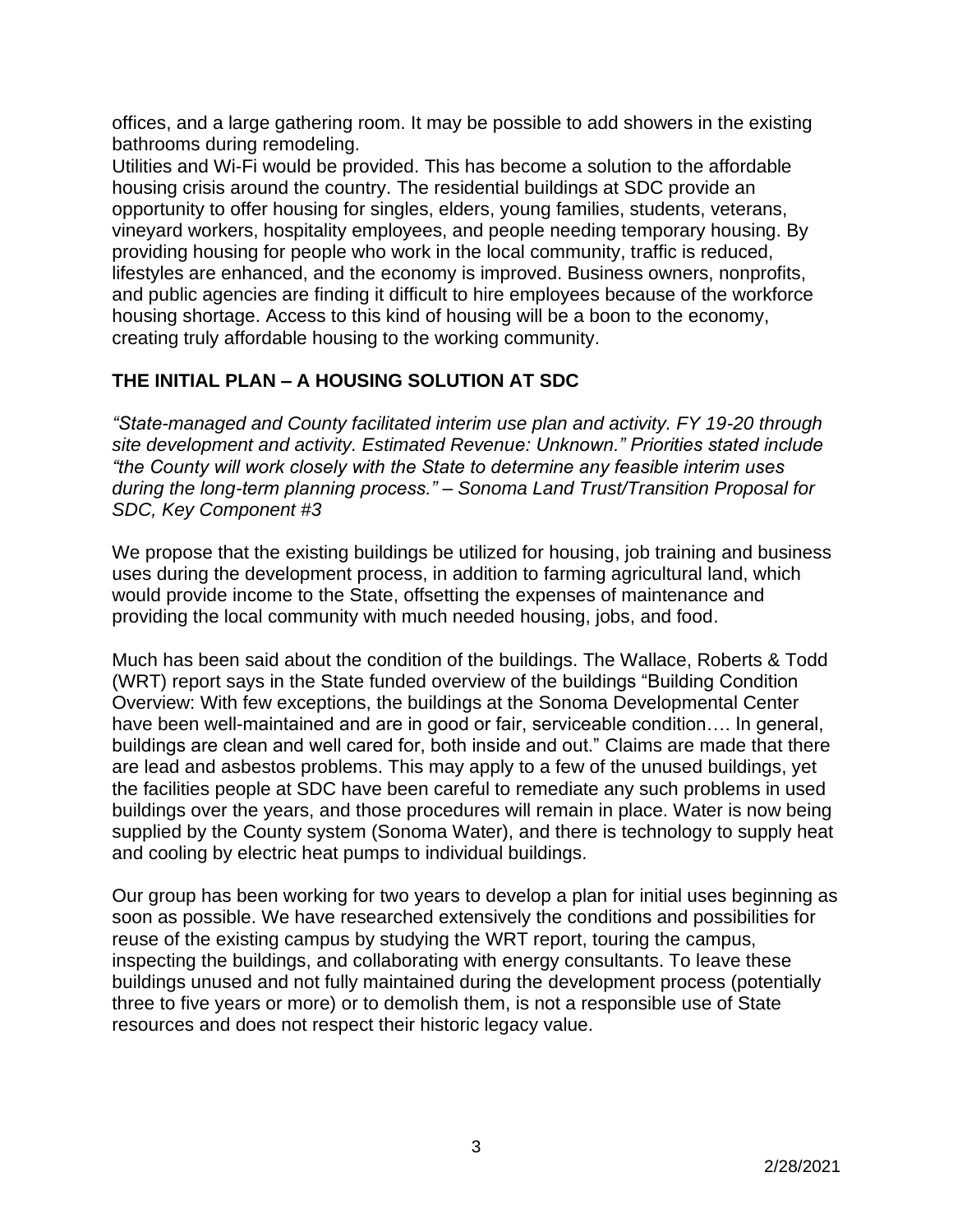## **AGRICULTURE AT SDC**

*"In the solution of great economic problems of the present age, I see a return to the soil." – Jack London*

SDC has a historic tradition of sustainable agriculture on the property for nearly 100 years, growing food for the residents and staff. Our community is now realizing the benefits of organic, healthy food that is grown locally. While there are several Farmers' Markets in Sonoma Valley on various days, most people still buy their produce from grocery stores. The vast majority of that produce is transported hundreds and thousands of miles from the grower to the consumer. Energy to cool the products, gas to transport, plastic to wrap, and emissions into the atmosphere are eliminated by selling directly from the grower to the consumer near the agricultural field.

Sonoma Valley and County are fortunate to have a good number of organic farmers, young people, returning veterans, and more who need land to grow crops. Some of the historic agricultural land at SDC on the east side of the campus can be used for this purpose. This is not near the wetlands or wildlife corridor, which must be protected. In addition, some of the existing lawns can be converted to organic gardens. The land, the talent, hard work, and desire is there to renew the tradition of sustainable agriculture on the SDC Campus.

Food insecurity is a growing threat to people of lower income, elders, the infirm, families, and children. The mission of SDC has been to serve those in need. Using the land in this way carries on that tradition. Local agriculture is important to health, the environment (carbon sequestration), jobs, sense of community, and will aid in fire prevention. There are organizations in Sonoma County that can come together to make this community of housing, jobs, and agriculture a reality.

# \* \* \* \* **SDC Campus Project Proposal**

#### **THE VISION**

*["To address the shortage of housing for Californians, Governor Newsom ordered the](https://www.dgs.ca.gov/RESD/Projects/Page-Content/Projects-List-Folder/Executive-Order-N-06-19-Affordable-Housing-Development)  [Department of General Services \(DGS\) and the Department of Housing and Community](https://www.dgs.ca.gov/RESD/Projects/Page-Content/Projects-List-Folder/Executive-Order-N-06-19-Affordable-Housing-Development)  [Development \(HCD\) to identify and prioritize excess state-owned property and](https://www.dgs.ca.gov/RESD/Projects/Page-Content/Projects-List-Folder/Executive-Order-N-06-19-Affordable-Housing-Development)  [aggressively pursue sustainable, innovative, cost-effective housing projects."](https://www.dgs.ca.gov/RESD/Projects/Page-Content/Projects-List-Folder/Executive-Order-N-06-19-Affordable-Housing-Development) – Governor Gavin Newsom, Executive Order on Affordable Housing*

The SDC Campus Project has developed this proposal in accordance with Governor Newsom's Executive Order on Affordable Housing.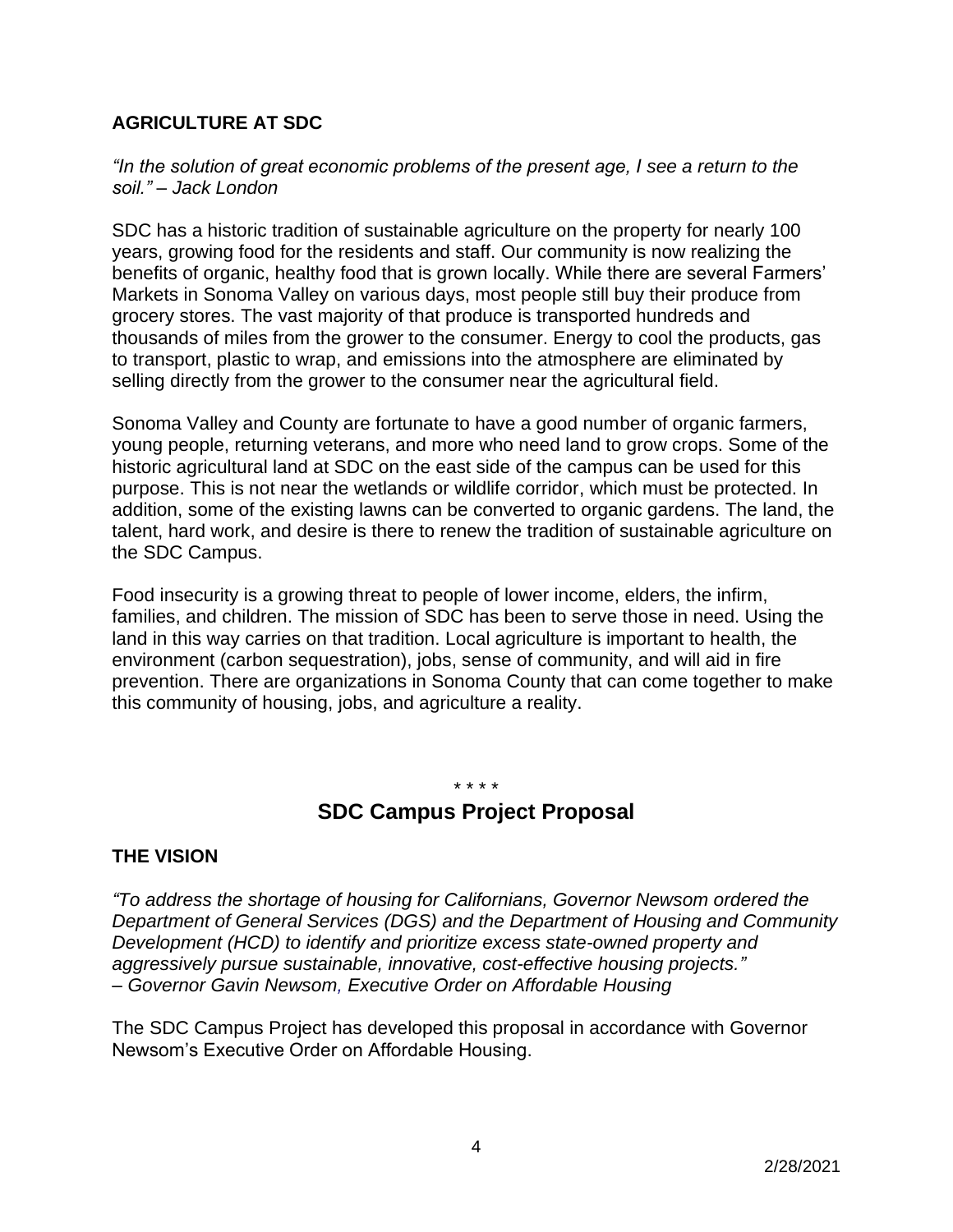The ultimate uses for the SDC campus will be proposed over the next few years by the study being organized by Sonoma County. The Wallace Roberts & Todd (WRT) Report and input from citizen study groups provide some insight into uses that could be appropriate, with consideration for the demand that exists in the county (in no particular order):

- 1) Individual neighborhoods to create community
- 2) Affordable, intergenerational housing for individuals and families
- 3) Professional and nonprofit offices in existing buildings
- 4) Medical clinic
- 5) Theater for the performing arts
- 6) Open space, wildlife corridor, recreation, and agriculture
- 7) Educational or institutional facilities.
- 8) Light, clean industry in existing buildings
- 9) Local public transit
- 10) Historical museum

The reuse of many of the existing residential buildings will fit well with these uses which provide a sense of community, local food sources, and a sustainable way of living, while respecting the historic campus and its spirit.

## **THE PLAN**

The goal is to establish an environmentally and financially sustainable operation. This includes installing zoned electric mini-split heat pumps for heating and cooling in the buildings, eventually adding solar photovoltaic (PV) panels. It encourages use by residents of nearby space for organic farming of produce, and use of some of the historic agricultural lands for local organic farming.

There are thirteen existing residential buildings on the east side of Arnold Drive, many that were evaluated in the WRT report as most usable with the least cost of upgrade. These buildings are the basis for the initial co-housing in this proposal. The majority of these residential buildings are laid out with large bedrooms with private half bathrooms, with a shower down the hall. It may be possible to convert one toilet in each pair to a shower during bathroom remodels. We anticipate these units being occupied by either individuals or families. For individuals, this will involve shared housing, cooking, dining, and living space (co-housing). For families, adjacent rooms with a common bathroom would be occupied. There are numerous small rooms that can provide space for residents to enjoy a library/reading room, yoga, music, tutoring/study, etc. A laundry room is in place.

While these buildings were built for food coming from a central kitchen, the food warming room in each building has sinks, counters, and adequate electrical capacity to be upgraded to support an all-electric kitchen. Residents can use the kitchen, and entities can volunteer or be funded to prepare meals for gatherings of residents.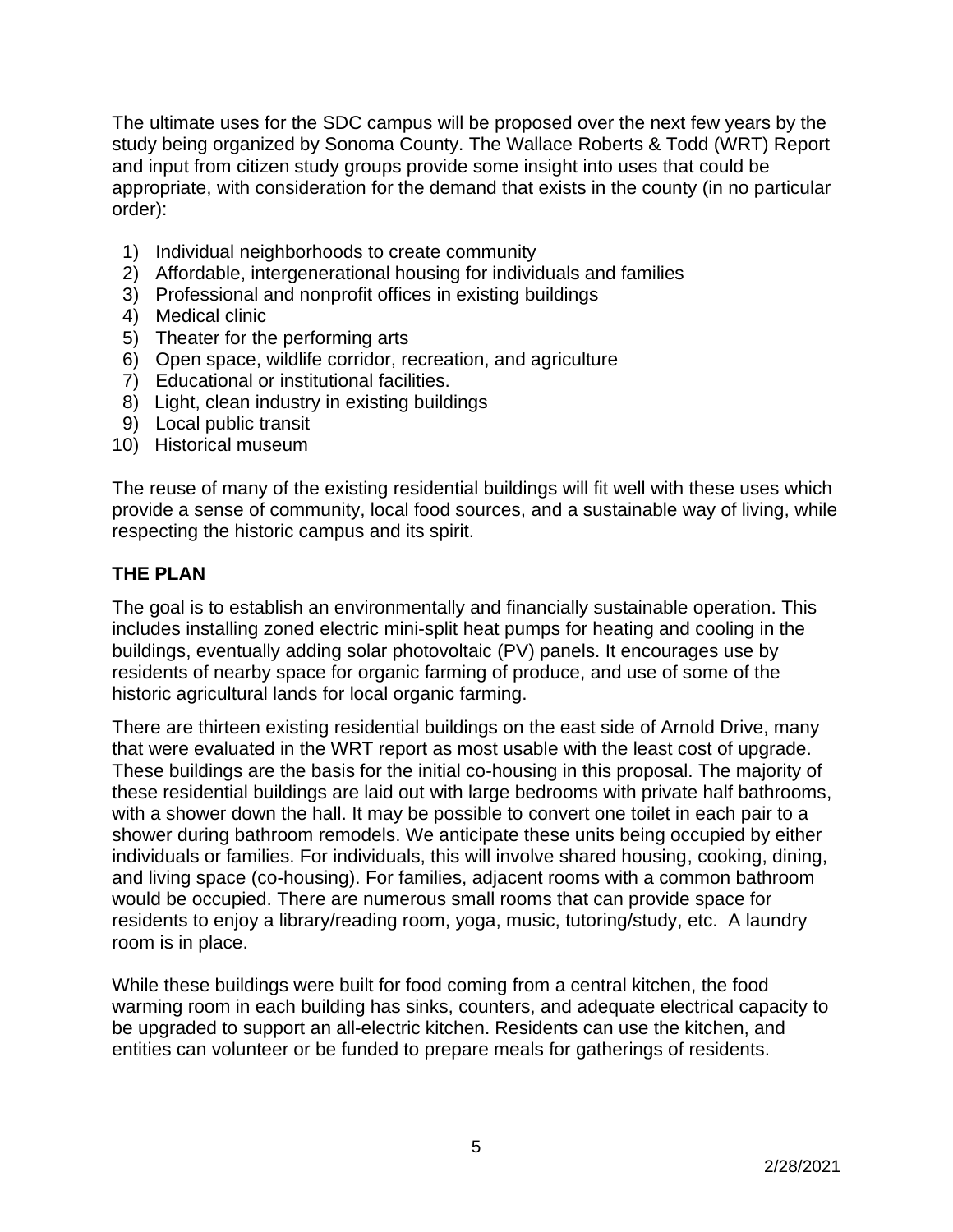Each building should be operated by an experienced housing management company or nonprofit organization solely established to manage the buildings. Rents can be set at a low level sufficient to cover setup and operating costs only. Any income beyond these costs should contribute to operating costs of the campus. This proposal uses the residential buildings on the east side of the campus. We hope that other buildings and space on the campus will also be used for residential housing at a variety of price levels, as well as for businesses and activities that serve and employ residents of Sonoma County.

# **SELECTION OF RESIDENTS**

The project can start with one or two buildings and can grow as demand increases. Preference for this affordable co-housing cannot legally be given to Sonoma County residents exclusively; applicants from outside the County cannot be turned away. But marketing can be focused locally. Ideal residents would be individuals and families who are working in the surrounding communities of Glen Ellen, Kenwood, Santa Rosa, and Sonoma Valley. By providing housing to local workers, traffic congestion for commuters to local jobs and greenhouse gas emissions would be reduced. Many individuals and families in the county are employed yet cannot afford the going rents or tolerate a long commute. These will be the easiest to house at SDC and are the basis for our financial plan.



Cohen residential building at SDC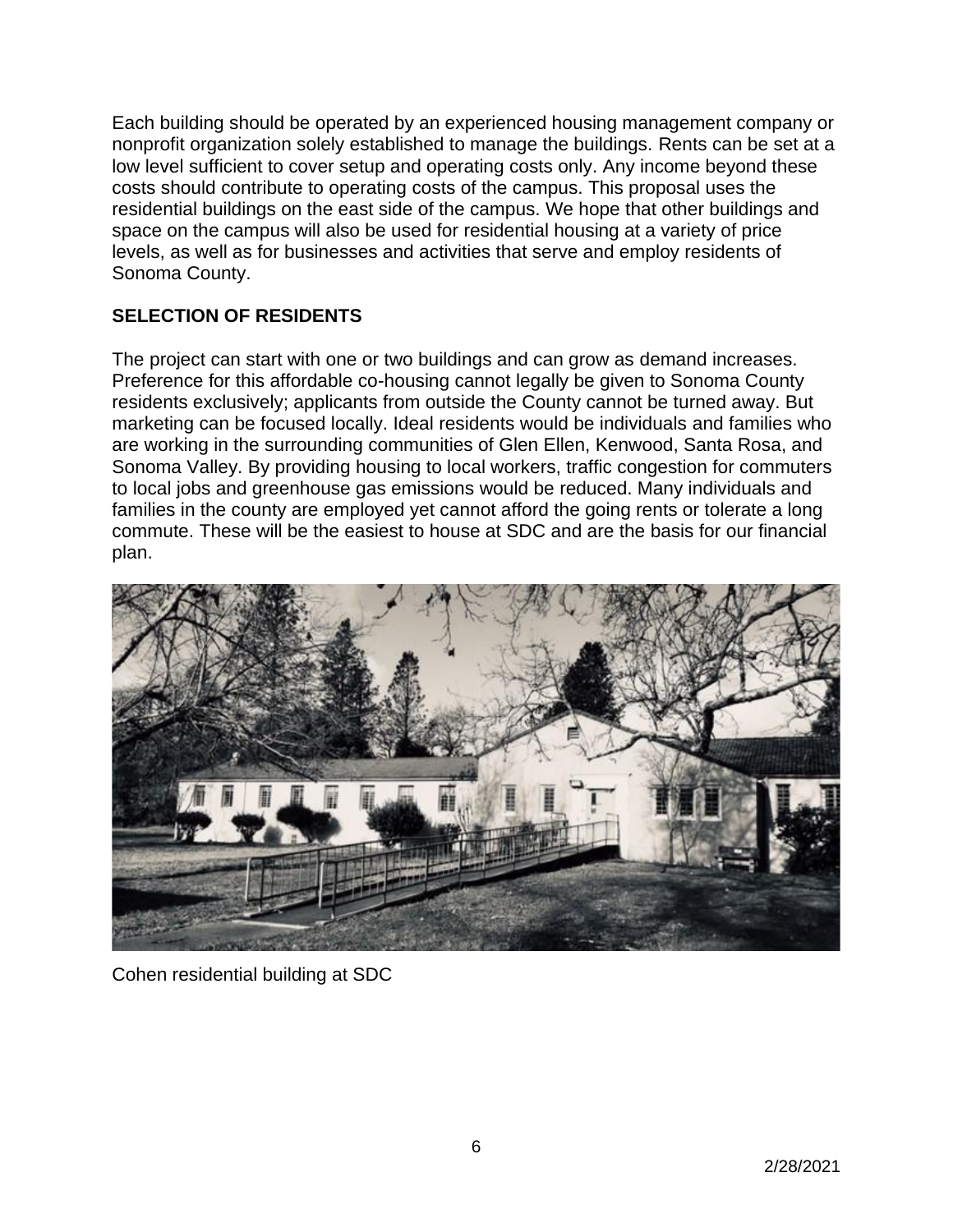## **SELECTION OF BUILDINGS**

Residential buildings should be near one another to facilitate managing their operation and interconnecting their solar PV systems. These are on the east side of Arnold Drive. There are thirteen residential buildings of styles H1, H2, or H3, built in the 1950s and on, all of which are rated 1 (one) by WRT for reusability, yet infrastructure condition will determine the ones to use first. Some have concrete shear wall construction, some multi-story wood, and some reinforced masonry, all with flexible diaphragm floors or ceilings. These are among the buildings most likely to be used for the long term, and housing is their most likely long-term use. These buildings require no or minimal strengthening for long term reuse. The building names are Cromwell, Poppe, Stoneman, Judah, Bemis, Corcoran, Cohen, Malone, Smith, Brent, Roadruck, and Bentley. The Lux building was also evaluated, but removed from consideration due to reported damage to its sewer facilities. Cohen and Malone are attached together and located near the trailers currently used as offices (with water and sewer in place). Cohen and Malone would likely be the first buildings to be developed for housing, with development of the other buildings following soon after.

# **UTILITIES**

All the energy required initially can be supplied by PG&E and existing electrical distribution infrastructure to operate heat pumps for all the heating, cooling, and lighting. Eventually solar PV panels can be installed on the building roofs and/or on groundmounted racks for general electrical uses. These panels can be connected in a micro grid with backup batteries and tied into PG&E along with the rest of the site. The water distribution now comes from the County's Sonoma Water system, and the existing sewer lines are being surveyed by the County and State. Some of the damaged water supply and wastewater lines could be repaired for use, and upgrades will be required as the whole campus is developed. Wi-fi services can be provided by connecting to a cable or satellite service.

#### **Electrical**

The primary campus electrical power source is PG&E. The site has three diesel generators that automatically start up when PG&E power fails. The generators and distribution wiring are considered in good enough condition to continue use. We recommend that installing backup batteries and creating a micro electrical grid that can greatly improve reliability and reduce operating costs.

Power is distributed on the site at high voltage (for efficiency) and dropped to household voltage by transformers on pads located outside the buildings. There appears to be a single 2.4kv to 208/120-volt transformer for each building (or pair of buildings).

The hospital-grade lighting, receptacles, and switches inside the buildings are much higher quality than conventional residential devices, and most appear to remain useable. However, they were installed when the buildings were constructed and so any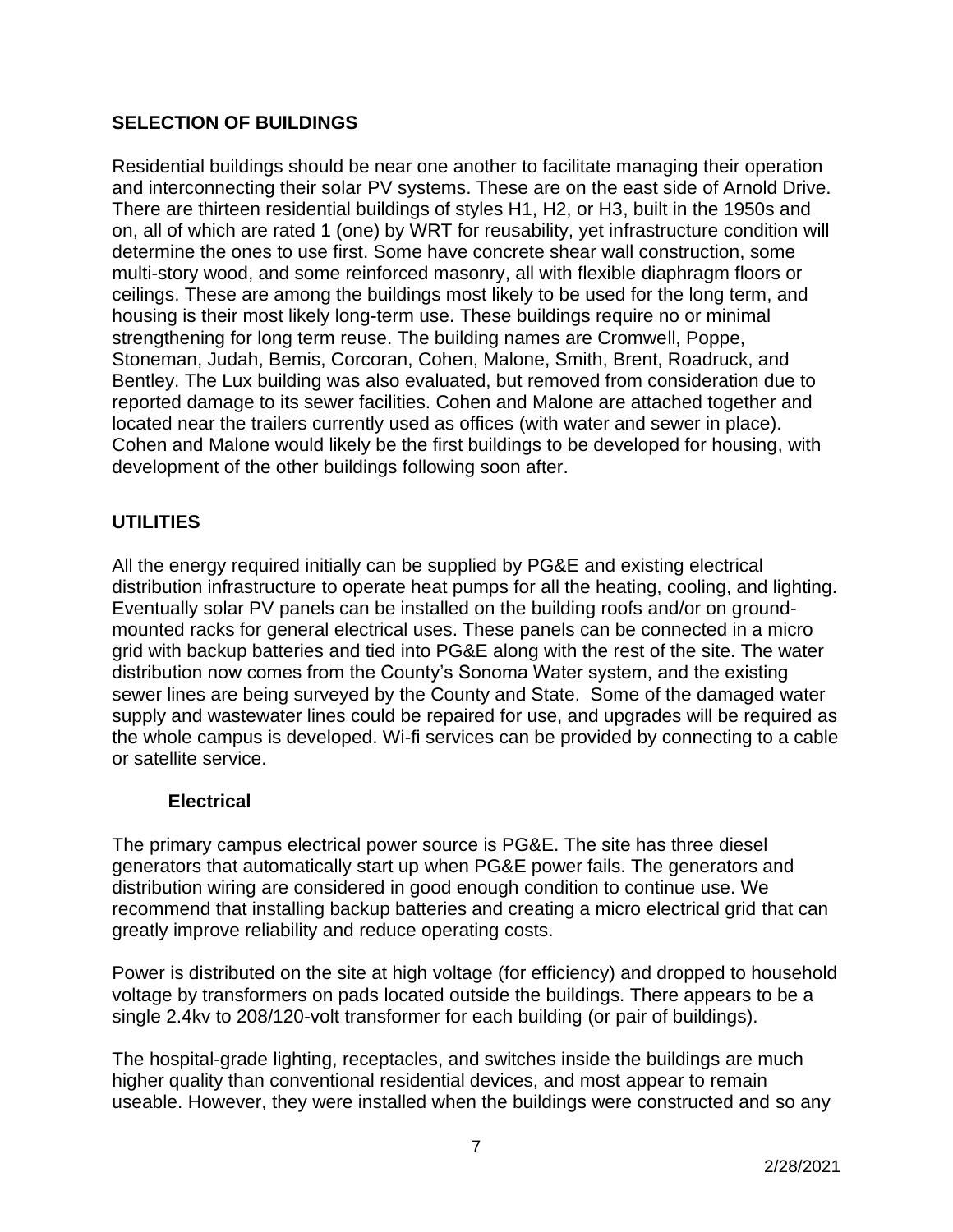that have failed should be replaced. The existing lighting appears to be typical T-12 tube fluorescent, compact fluorescent, and incandescent, suggesting that energy consumption can be reduced by at least 50% by converting fixtures to LEDs. Reducing lighting demand by this large amount will help to free up service panel capacity, which can then be allocated to accommodate other electrical end uses.

The receptacles appear to be standard 3-prong 120-volt types, suggesting that the grounding is to code.

# **Electrical Upgrade Considerations**

It should be straight forward and cost-effective to use the existing PG&E power, tie the solar inverters (and/or micro-inverters) to the existing service panels, and ultimately tie the solar arrays to transfer switches connecting the back-up battery systems to the building circuit breaker panels.

Assuming this project will grow to several buildings, those in close proximity should be tied together to optimize load sharing and back-up battery cost control. In 2018, Santa Rosa Junior College was awarded a \$4.9 million dollar grant from the California Energy Commission to build a demonstration micro-grid at the Santa Rosa Junior College Campus. The SDC Campus Project should seek to secure similar funding.

## **Water and Sewer**

SDC is currently receiving water from the Sonoma Aqueduct, operated by the Sonoma County Water Agency (Sonoma Water). For future use, the formerly independent SDC domestic water supply appears more than adequate for the campus' needs, recognizing that the water system has deficiencies that will need correction as the whole site evolves. The distribution piping has some challenges for long-term use. However, at present, it appears that the pipes that connect the new distribution pipes to these buildings require minimal attention to continue supplying all of the needs.

The SDC sewer system delivers sewage to the Sonoma Valley County Sanitation District system, also operated by Sonoma Water. This collection system is operational but will need phased replacement for long- term use. Assuming some of the existing campus buildings will be part of the long-term campus, and the buildings we have selected being in the best condition, it is reasonable to treat these buildings as useable for immediate affordable housing. In the interim years while the County plan develops, some routine maintenance and repair costs are anticipated. The SDC storm drain system will need replacement as the long-term plan for use of the site is established, but it is assumed to work adequately as is for immediate use.

# **Heating and Cooling**

Heating and cooling of the buildings will be done with newly installed high-efficiency electric heat pumps. Each wing of these buildings has sets of two bedrooms with a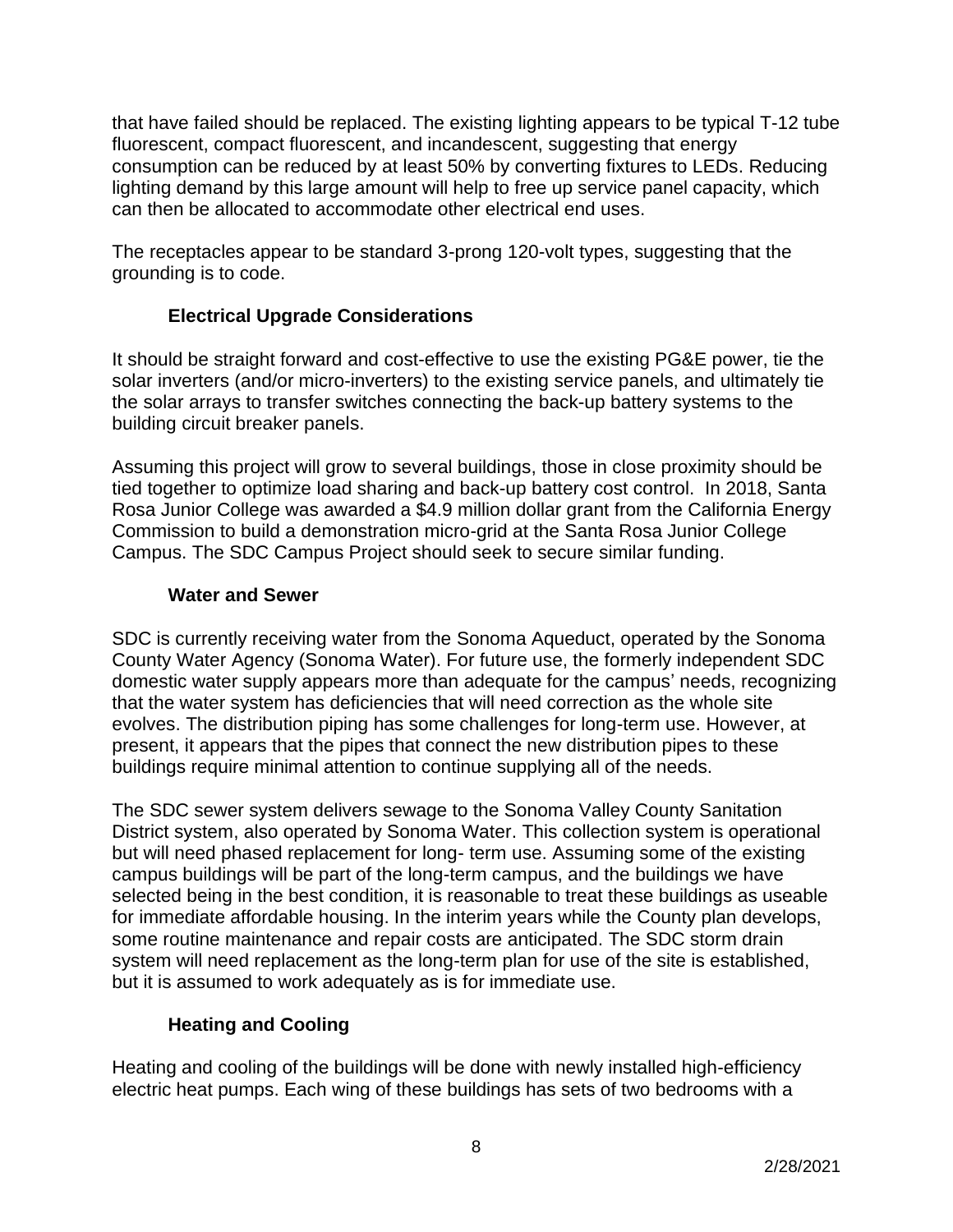shared toilet/sink, each of which will be configured to use a new ductless, variable refrigerant flow (VRF) system. in such "mini-split" or "multi-split" systems there is an inverter-driven compressor mounted outside and copper tubing carrying compressed fluid to one or more indoor evaporator/condenser units. The indoor units will be wallmounted in each of the rooms and common rooms. Additional interior fans may be provided as needed to improve air distribution and ensure adequate ventilation. This zoned, high-efficiency design approach will also avoid disturbing any old asbestos insulation (mainly associated with the original hydronic systems) that may be encountered.

Heating of domestic hot water (DHW) will be done with one new, high-efficiency electric heat pump hot water heater (HPHW) dedicated to each building wing. These new storage type systems will be plumbed to feed into the existing hot water distribution pipes. New branch-circuit wiring will be added to accommodate these new loads, as necessary.

## **HAZARDOUS MATERIALS**

The WRT Report confirmed that asbestos and lead paint are the only significant hazardous materials likely to be encountered inside the occupied spaces of these residential buildings. Where present, these hazards would be most common in either wall paint or floor tiles. In this form, hazardous conditions would only become a problem when the walls or floors are cut into for remodeling. Accordingly, all such work will be performed only by personnel skilled and certified to work safely with such hazardous materials. As long as no such modifications are made by unskilled personnel, a sealing coat of encapsulant paint will be a satisfactory plan. Any damage to floor tiles in the past was handled by a licensed asbestos management contractor, properly disposed of, and replaced by the maintenance team at SDC. This will be the future procedure.

Abandoning the obsolete central hydronic systems and converting to zonal heat pump space heaters and water heaters will allow the old boiler rooms to be bypassed. These unoccupied basement rooms can then be sealed off and entered only by skilled personnel who are trained to encapsulate and/or remove the asbestos they contain.

## **AGRICULTURE**

It is our intent that agricultural activities be pursued by local farmers and residents. WRT identifies seven areas on the east side of the campus that we propose to be considered for agricultural use. Of these, areas 1 and 7 appear usable for food crops that are practical for immediate use. Reuse of lawns for gardens can be considered. (See map on back page.)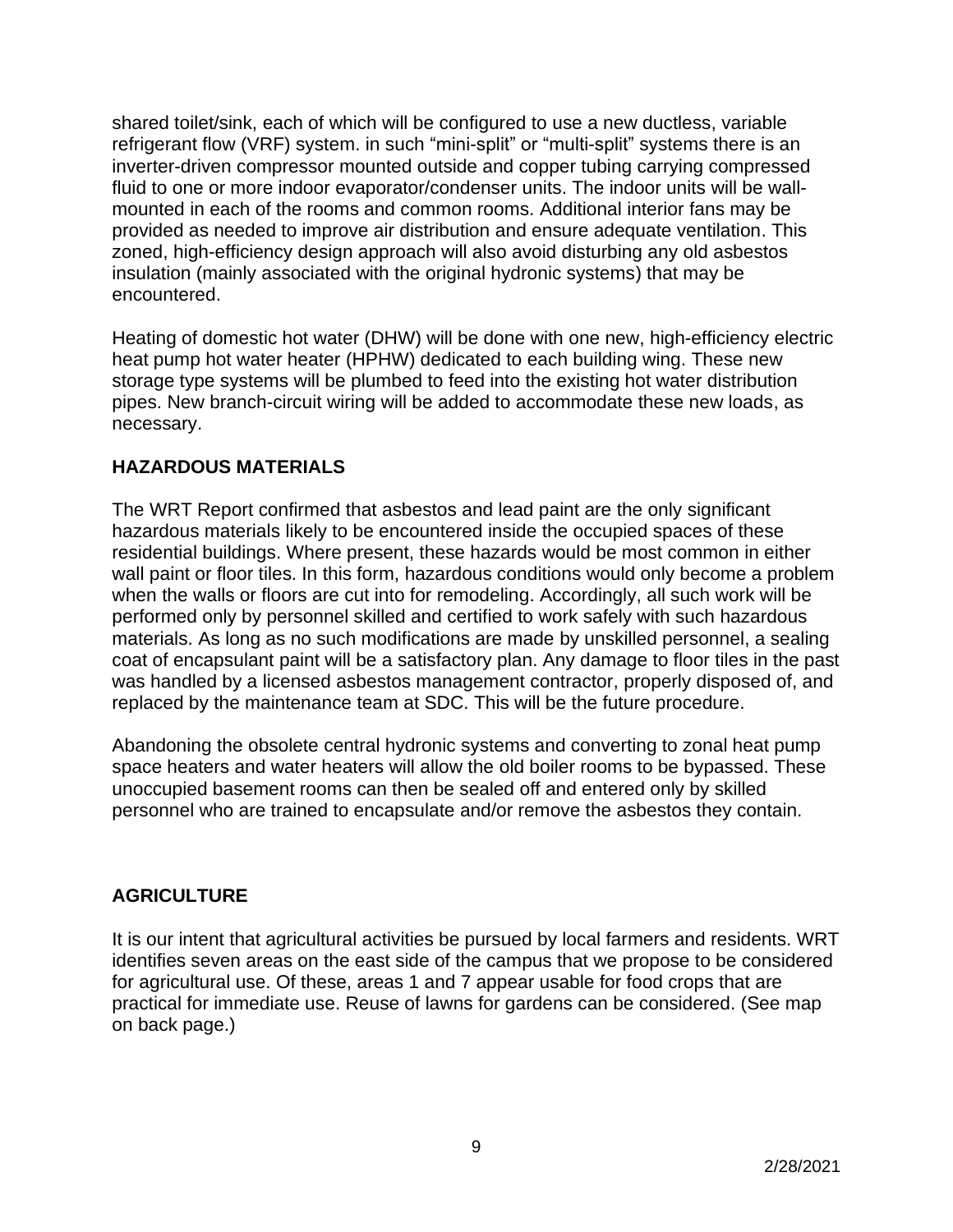#### **TRANSPORTATION**

The plan is that many of the people who choose to live in these affordable facilities will eventually be employed on site, but others will likely be employed in either Sonoma Valley or Santa Rosa, making a commute necessary. Although WRT says these roads have capacity for more cars at existing levels, those who are backed up during rush hour, which runs from about 2:30 to 7:00 p.m., would disagree. As the campus fills in, it seems likely that a shuttle bus evolving to municipal service will be important.

#### **FINANCES**

#### **Costs of preparing Cohen building** (Assume Malone is the same.)

| Installation of heat pump system \$50,000           |  |
|-----------------------------------------------------|--|
|                                                     |  |
| Additional door locks added or changed2,000         |  |
|                                                     |  |
| Replacing light bulbs, receptacles and switches 500 |  |
|                                                     |  |

#### **Total…\$107,500**

Unknown costs are plumbing repairs, sewer line repairs, and window enlargement, if needed. Some labor for upgrades and painting can be donated by community members. The cost to upgrade the two buildings will need to be obtained from multiple sources including, grants, and donations.

#### **Monthly Operating costs for Cohen building** (Assume Malone is the same.)

| Live in superintendent - free rent plus salary\$3,000          |  |
|----------------------------------------------------------------|--|
|                                                                |  |
| Payment to State of CA for Operations and Maintenance2,000     |  |
| Electricity for lighting, stove, washer/dryer, heat pumps2,500 |  |
|                                                                |  |
|                                                                |  |

#### **Total Operating Cost.……\$10,500**

#### **Monthly Income from Cohen building** (Assume Malone is the same.)

| Rents for 3 office spaces in one wing: \$650 x 3 1,950 |  |
|--------------------------------------------------------|--|

#### **Total Income.………..\$15,150**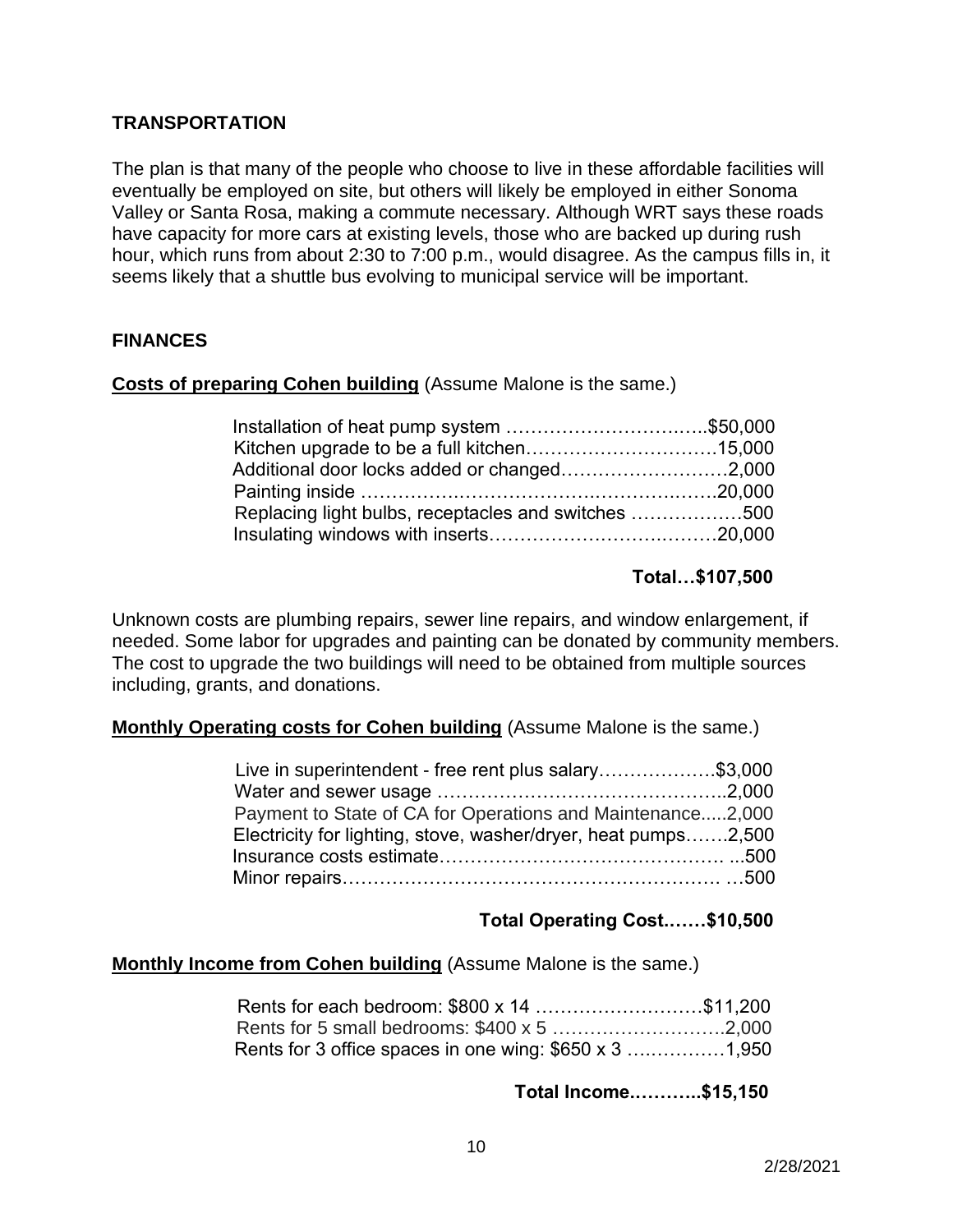\* \* \* \*

# **SDC Campus Project Board**

**Bonnie Brown (Co-chair)** is an organic gardener and owner of an architectural etched glass business for thirty-five years. She has renovated five older homes and been a landlord in Sonoma Valley for twenty-two years. Having lived in substandard housing as a student and single mother, her priority is a truly affordable community for our workforce with jobs in the area, farming of organic food, and local transit.

**Frank Windes (Co-chair, Treasurer)** was an electrical engineer at IBM for thirty-three years. He has been a Sonoma resident for twenty-nine years. As a member of Sonoma United Methodist Church, he serves on the Finance Committee and the Board of Trustees and participates in the Spiritual Action Group and the Sonoma Valley Housing Group. Frank enjoys singing with the Sonoma Valley Chorale.

**Jerry Bernhaut (Secretary)** is an environmental attorney, currently residing in Santa Rosa. He was a forty-year resident of Sonoma Valley. He is a member of California River Watch, Forest Unlimited, Sonoma Valley Climate Coalition, and Transition Sonoma Valley.

**Michelle Dench (Communications Director, Advisor)** is a mom, financial advisor for the past fifteen years, and community builder. She is a CFO/Program Director for a nonprofit in Sonoma. Michelle has been a financial advisor, investment manager, and educator, helping startup businesses and community projects in Sonoma County.

**Dave Ransom** is a retired journalist who lives in Santa Rosa and goes to the Methodist Church in Sonoma, where he is a member of its Spiritual Action Group. He is also a member of the Sonoma Valley Housing Group (which he has represented on the council of the countywide Alliance for a Just Recovery), as well as of the Sonoma Valley (Immigration) Action Coalition.

**Ann Wray** is a retired English teacher who has lived in Sonoma Valley since 1970. She is a nature enthusiast and is an organic gardener. She is a member of Sonoma United Methodist Church and its Spiritual Action Group, Finance Committee, and Fundraising Committee. She serves on the Board of Sunshine Preschool and also belongs to the Sonoma Valley Housing Group.

**Norm Wray** has lived in Sonoma Valley since 1970, forty-four years adjacent to SDC. He is a forty-year general contractor and a member of the Methodist Church, involved with the Spiritual Action Group, Sonoma Valley Housing Group, and Board of Trustees. He was a longtime volunteer at the Willmar Center for Bereaved Children in Sonoma. He has studied in detail the causes of the banking and housing crises and is an advocate for Public Banking.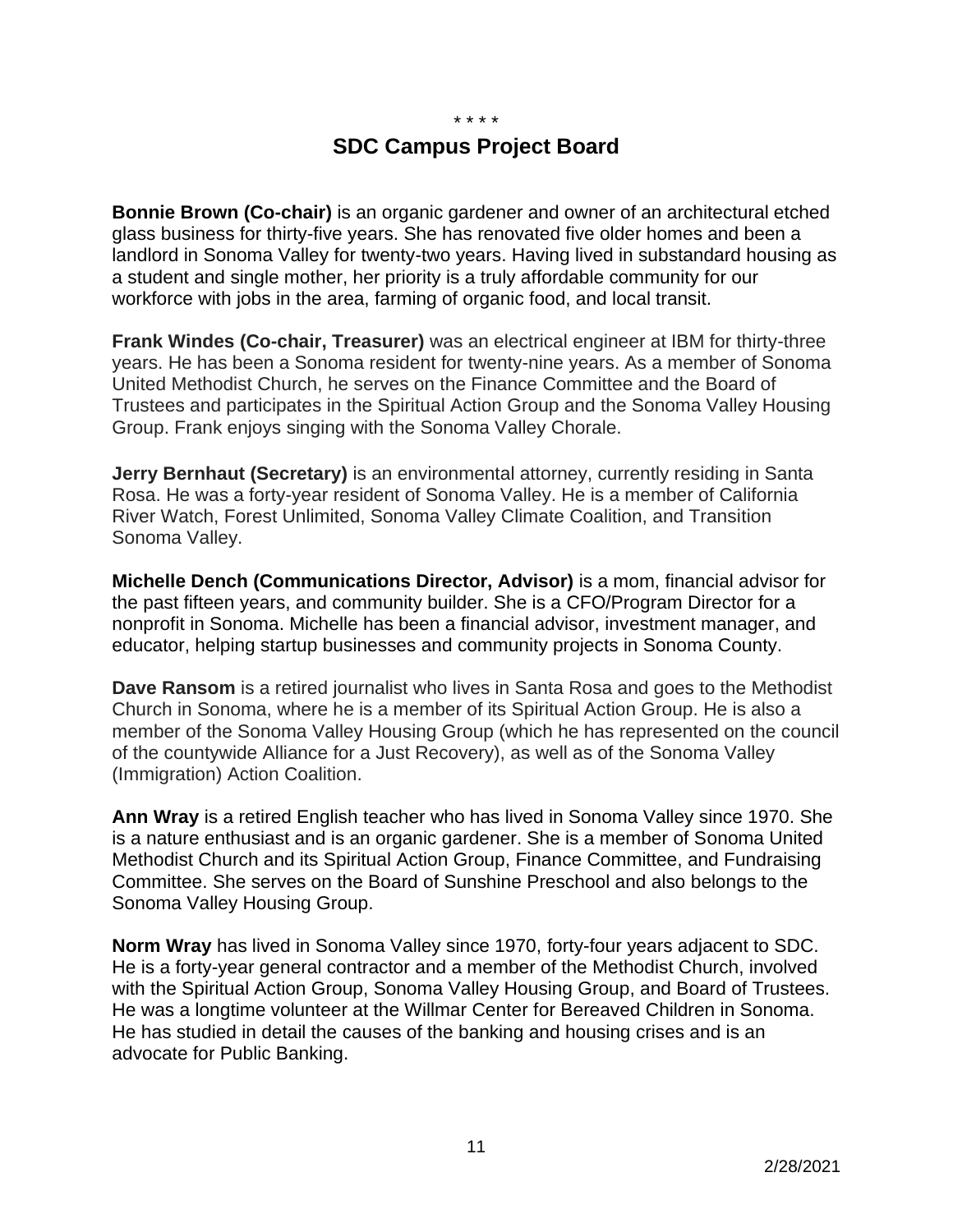**Tom Conlon (Advisor)** is an expert in energy-efficiency. His clients have included Pacific Gas & Electric, the California Energy Commission, the Electric Power Research Institute, and The World Bank (Jamaica). He has founded several "green" businesses, including one acquired by Autodesk in 2008. He is a journeyman electrician and certified Home Energy Rater. Tom has served on the Sonoma County Climate Action 2020 Stakeholder Advisory Group and on the boards of the Business Environmental Alliance, Rotary Club of Sonoma Valley, and Transition Sonoma Valley.

**Seth Dolinsky (Advisor)** has a long history in land management, agriculture, and community organization. A landscape contractor specializing in Regenerative Land Management, he has a BA in Environmental Science and a Horticulture degree. Seth is the Executive Director of the local nonprofit Sonoma Springs Community Hall and has launched the Sonoma Valley Agricultural Cooperative. He has worked for local farms Oak Hill and Paul's Produce, the Sonoma Community Center, and Sonoma Ecology Center. His vision for SDC is for a vital, healthy community living in harmony with the surrounding landscape.

For more information on this project and the group, contact Bonnie Brown at: bonniebrown42020@gmail.com